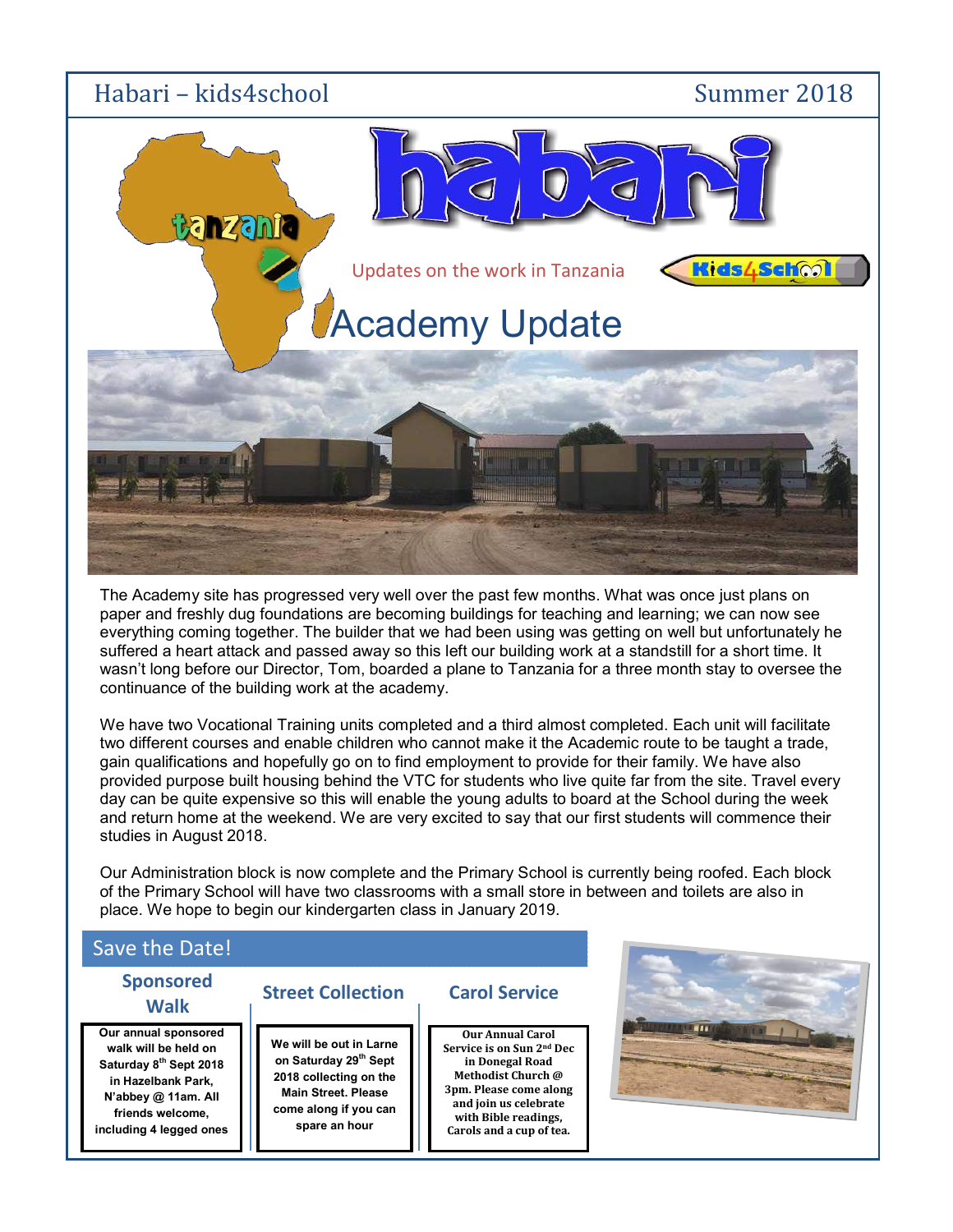# Habari – kids4school Summer 2018



# US update Tribute Quartet partners with kids4school

Tribute Quartet is one of the leading Southern Gospel Music Quartets in America today. With several industry awards and chart-topping songs, Tribute's music continues to bless and inspire their many supporters as well as regularly attracting the attention of new fans.

Tribute travelled to Northern Ireland and held a charity concert on 31<sup>st</sup> May 2018 in Glenmachan Church of God. This concert was attended by hundreds of both old and new fans and raised funds for the ongoing work of kids4school. The quartet, along with photographer Chip Woods then travelled to Tanzania to see firsthand the work being done by kids4school. They spent an exciting nine days visiting schools, delivering food parcels, singing for the kids and having a truly life changing experience.

The aim of this trip was to give exposure to the guys; a flavor of Tanzanian life so they could have firsthand experience as to the poverty and extreme need there. Having witnessed the way of life and the measures kids4school have and are continuing to put in place, they returned to the States as ambassadors for kids4school; helping to raise awareness of the charity and promote what we strive to do in Jesus' name.

We are so grateful for the love and support of Tribute Quartet & Chip. Five young men, leaving their homeland and travelling to an unfamiliar, poverty stricken country to help those that are not as well off as we are; sharing and showing God's love to every person that they met. Whether we are speaking the Gospel or singing it, we have a duty to proclaim the good news to the world.

### Mark 16 v 15 King James Version (KJV)

"And he said unto them, Go ye into all the world, and preach the gospel to every creature."



Memphis Quartet Show

Tennessee. Tribute Quartet (pictured left) and Tom & Margaret (pictured right) at the kids4school booth in Memphis

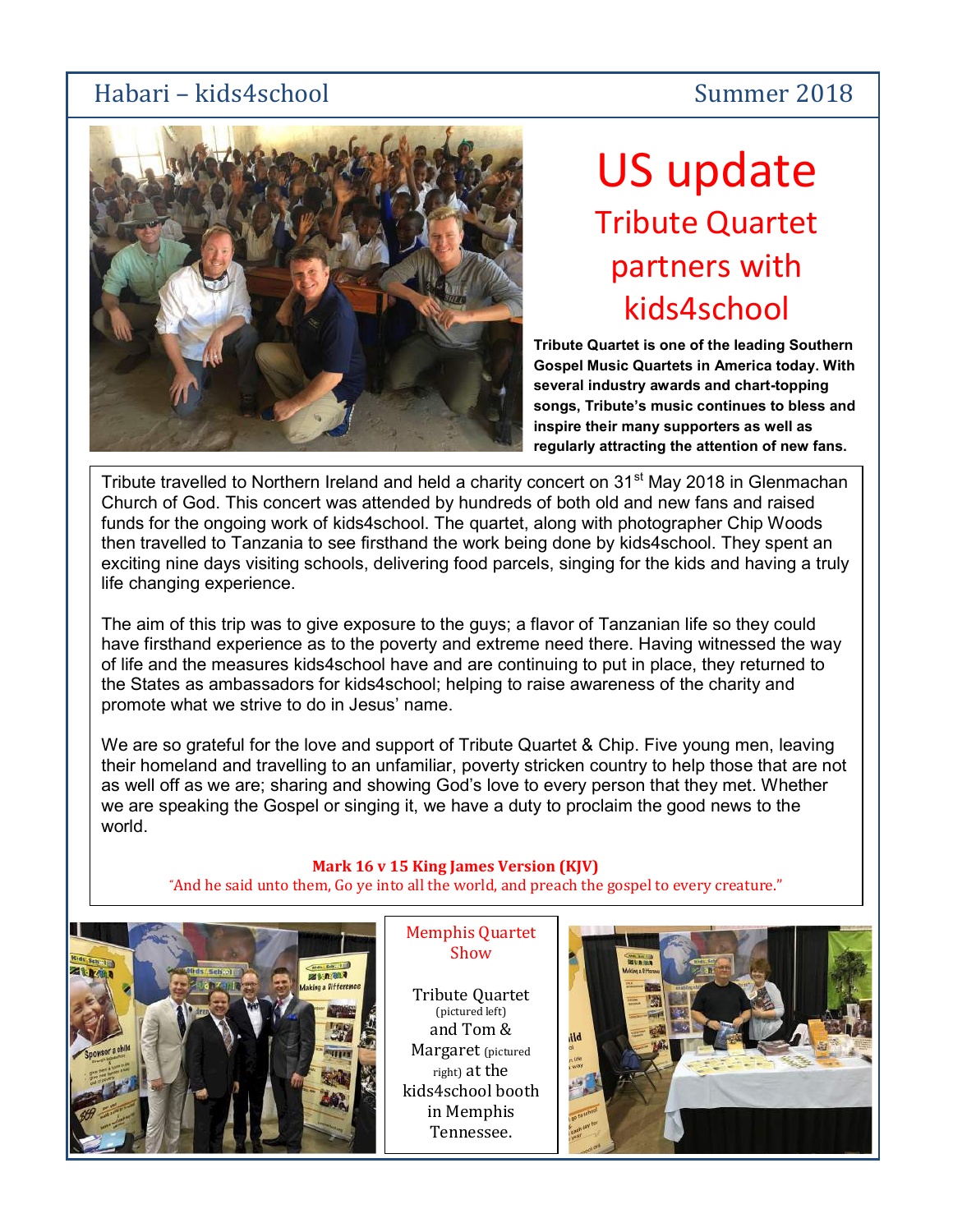# Habari – kids4school Summer 2018

# Prayer Request for two special children

 These 2 boys are registered on our program at Hombolo Special School. Two regular boys, super bright, very loving and most definitely full of beans. They board at the school and return home on the school holidays. These two boys are also affected by Albinism. They have very pale skin and are partially sighted.

Children with albinism in rural areas are exposed to high levels of ultraviolet light without the adequate protective gear resulting in skin damage. Unfortunately we have been informed that Ally and Sebastian have skin cancer and are in need of surgery. Due to the generosity of a group of church leaders, we have been able to organise the treatment for these two boys. They will make the long nine hour bus journey to Moshi where they will undergo some tests and have the necessary surgery to remove all of the cancerous cells from their lips. A teacher will accompany them for this and will ensure that they are kept safe and protected throughout.

We love our children, especially those that need that extra special help and we ask that you pray for Ally and Sebastian as they embark on this frightening journey together. Sebastian is thirteen years old and Ally is only six.



Keep Jackie in your prayers as she resides permanently in Tanzania overseeing administration, the preparation work for our academy, organising food deliveries and much, much more. Her work day is long, tiring and sometimes frustrating, but she loves what she does and feels blessed to be able to do God's work.





John & Grace have travelled to Tanzania once again this year, giving their free time to the work of kids4school. We are so blessed to have such a willing and faithful couple who go every year to oversee projects for us. Their time and commitment over the years has been invaluable and we appreciate all that they do. Remember them in your Prayers too.

## ver Dairy

July 2018 – Pray for our three Mission teams that will each spend two weeks out in Tanzania. Pray for safety, compassion and for the many children that they will reach with the Gospel through Bible clubs out at the Schools.

August 2018 – Pray for our Vocational Training Unit as it opens its doors to students for the first time. Pray that everything goes smoothly and that no sets backs occur.

Sept 2018 – Pray for the kids4school staff, both here in Northern Ireland and also in Tanzania. Pray for Guidance and wisdom when planning for the future and that through every thing that is done, God will be glorified.